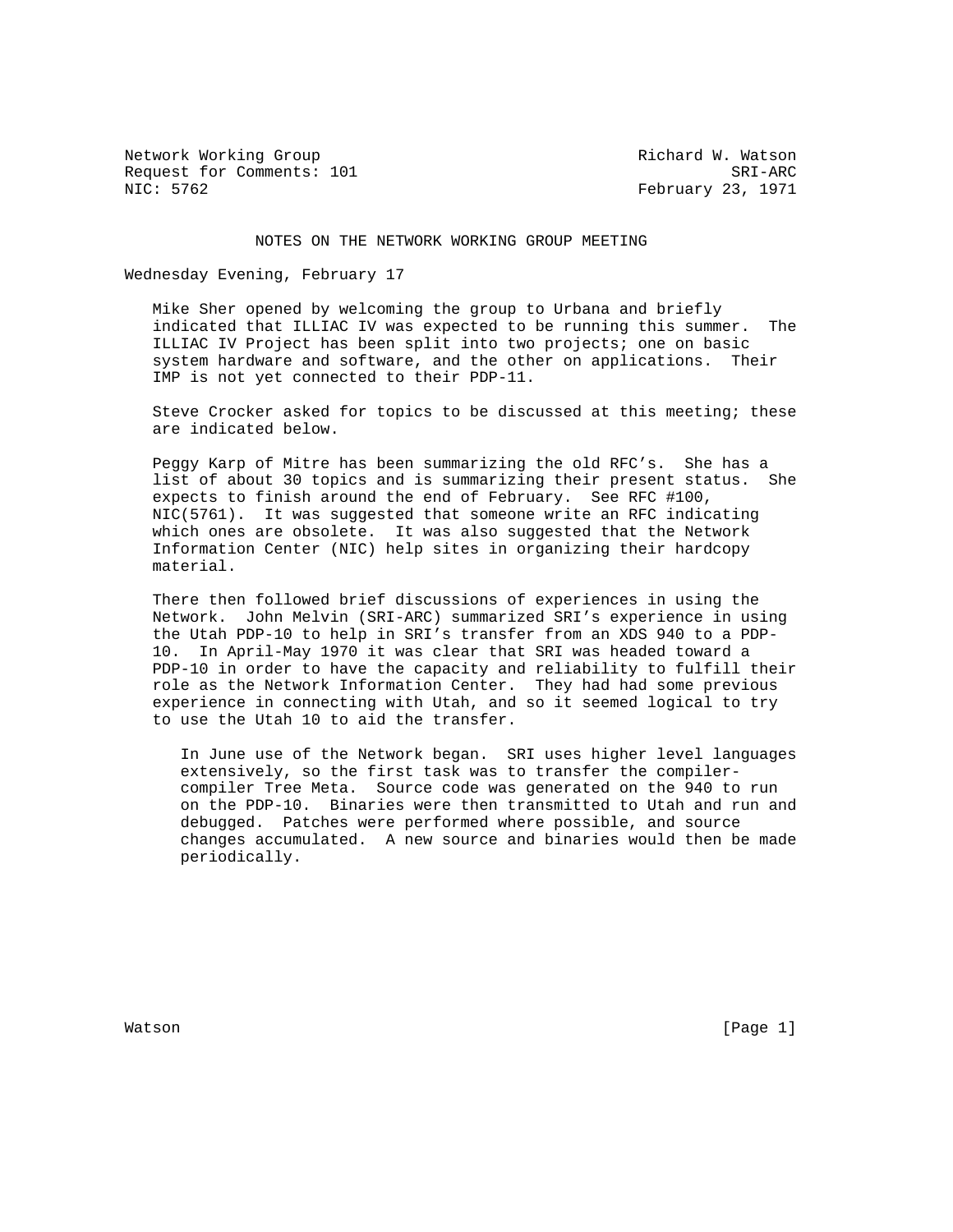Once Tree Meta was running, a new high level language (called L- 10) for programming the On-Line System (NLS) was implemented in the same way. When L-10 was running the core device independent parts of NLS were rewritten and debugged. NLS was completely reorganized during the transfer.

 At the SRI and Utah ends a control program allowing three users to connect to Utah was written, which ran as a user process and allowed character interaction and files to be transmitted. The scheme worked well and much useful work was accomplished in the July--December period with some people on 4-5 hours per day. The voice link was used when something would go wrong in trying to determine where the problem existed and to reset. At times they would go 2 weeks with no problems. SRI has an IMP interface diagnostic which ran as a T/S process.

 Generally, echoing was handled at the SRI end. DDT was used at Utah end. Round trip character delays of 4 seconds were not uncommon, and at certain points delays of 8 or 10 minutes were experienced. These delays were the result of the implementation used which involved multiple processes at each end, each to be scheduled. Utah was heavily loaded at 2:00 PM and the SRI people took to running at night and on weekends.

 When the SRI PDP-10 came in in December, use of the Network slowed.

 Users would have liked a more constant response time instead of the widely varying one so that their work habits could adapt to it even if it was slow.

 Gerry Cole reported on some results of measurements made during the SRI-Utah work. Measurements were also made at SRI to help in interpreting the data obtained by UCLA. Gerry wrote a paper summarizing these statistics which is available from him care of SDC.

 Gerry requested that when people are set up to use the Network, they inform him so that he can gather statistics. UCLA will eventually have a program to scan the Network for utilization, but if people could tell him when they were going to use the Network, it would be easier to measure meaningful things and interpret the data from a knowledge of type of usage.

 Bob Kahn indicated that BBN is interested in the Statistics on overall flow to see if the Network is configured properly. Gerry said that UCLA is interested in the statistics for Network modeling studies. Measurements are taken by remote control by use of a feature designed into the IMP's by BBN for such a function.

Watson [Page 2]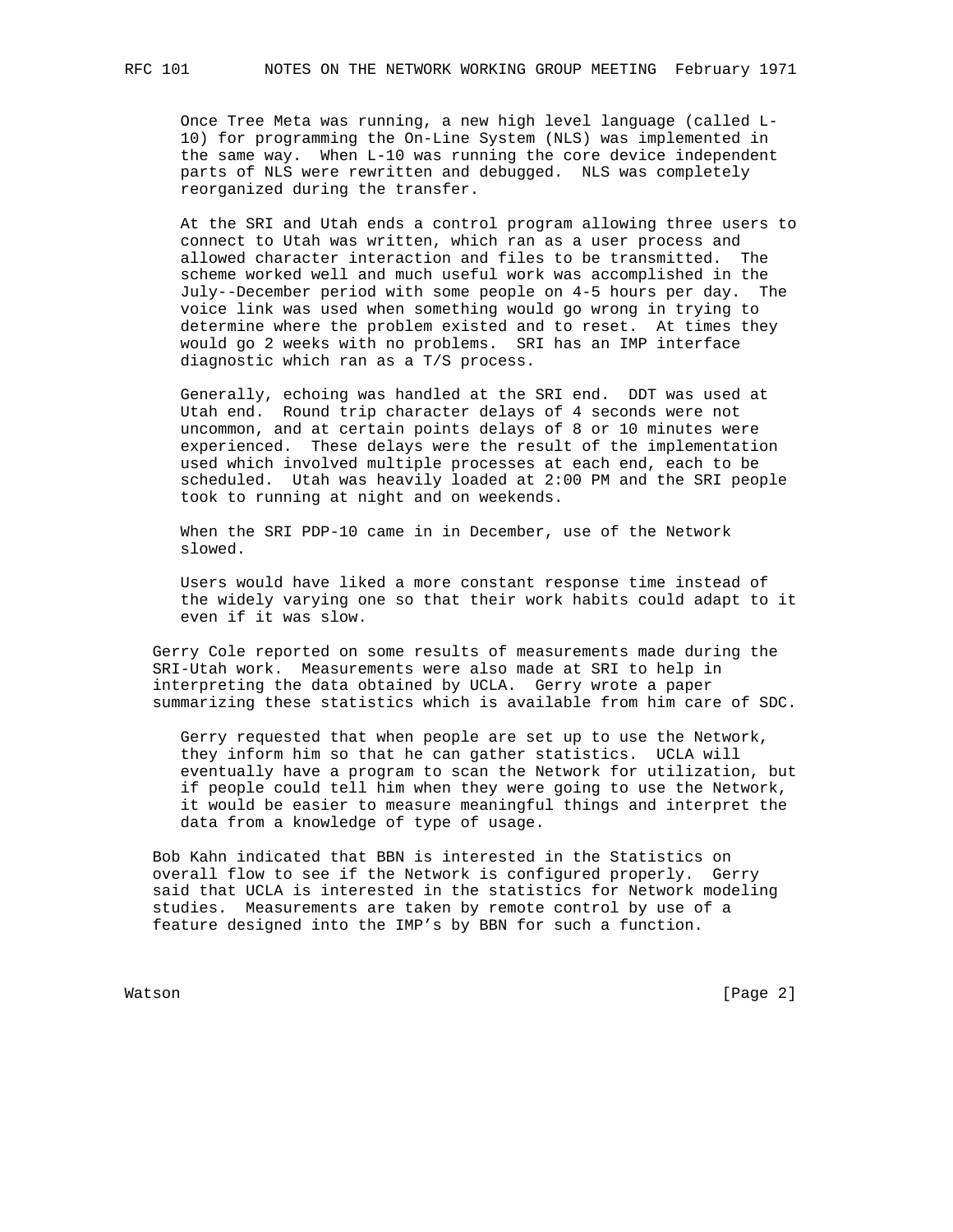Jim White of UCSB said that UCSB and RAND had begun to experiment in use of the Network for the climate study at RAND. The UCSB NCP has been up the last 3 or 4 weeks during the day. A document, NIC (5480) is available in the NIC collection describing it. UCSB is also using their NCP for local interprocess communication experiments. RAND is using the Remote Job Entry facility of the UCSB 360-75. They are using UCSB to check out their NCP. Now that UCSB is running their NCP during normal usage hours, they have uncovered some bugs in their hardware interface to their IMP. The software at both UCSB and RAND seems to be working. Typical jobs being sent back and forth are just test jobs of a few source statements. The UCSB NCP is about 39K bytes and runs in a 60K byte partition. Users access it through assembly language, Fortran or PL/I calls.

 Steve Crocker now returned to the discussion of the agenda for the meeting and longer range organization of the NWG. Steve felt that Working committees on various topics were required as the open meeting was good for bringing up problems, general discussion and education, but was too large to prepare detailed specifications on various topics.

The following topics requiring work were listed:

- 1. Graphics
- 2. Data Transformation Languages
- 3. Host-Host Protocol -- long range study
- 4. Host-Host Protocol -- Short term maintenance and modifications
- 5. Accounting
- 6. Logger Protocol
- 7. Typewriter connection protocol
- 8. Documentation
- 9. Data Management

 In #1 Al Vezza of MIT is organizing an NWG meeting in graphics April 25-27 which can accommodate 31 people. People desiring to come should prepare for their institution a working paper. Al sees three classes of problems:

 i) two hosts, each with computing and graphics facilities, wanting to use special facilities at the other

Watson [Page 3]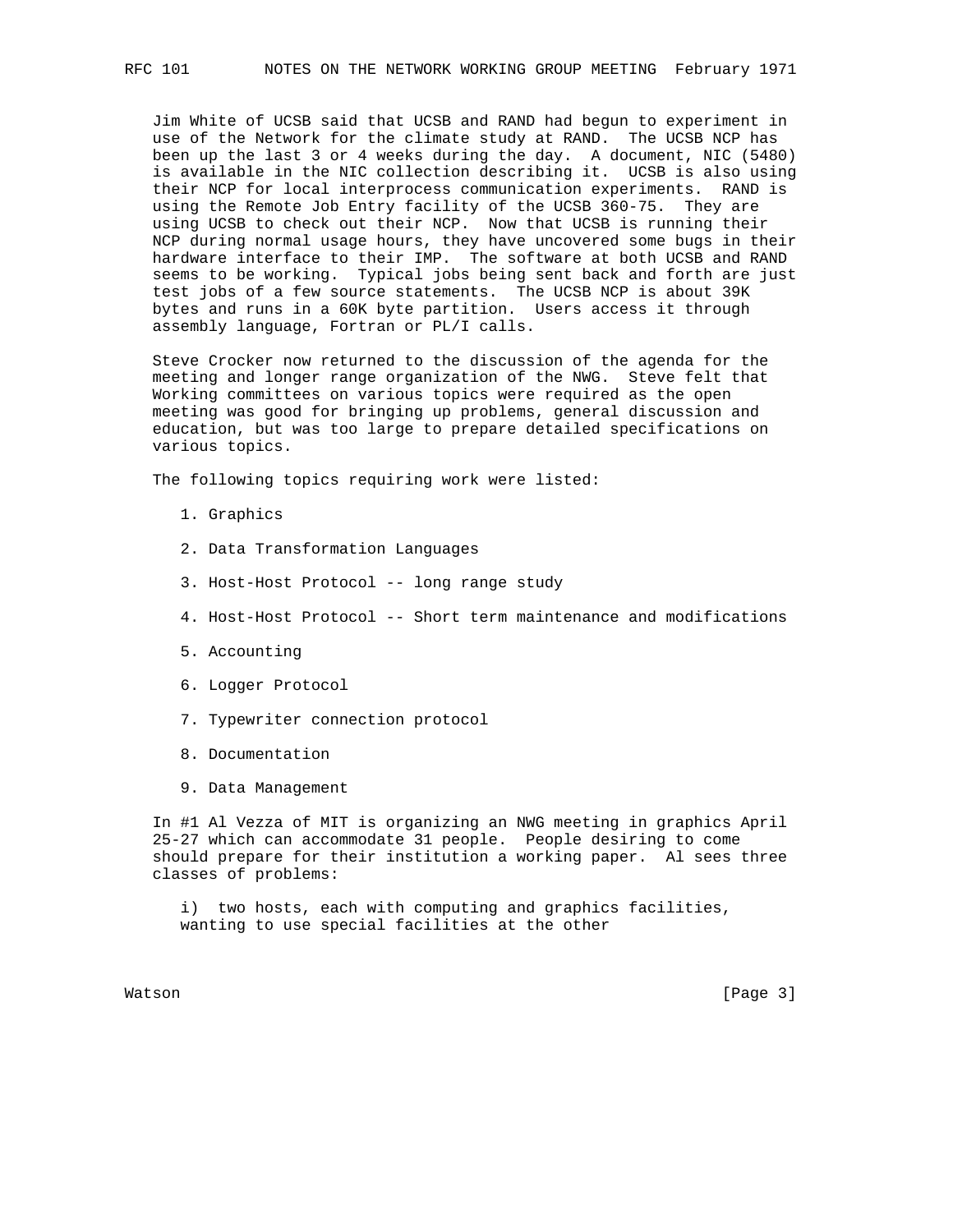ii) one host with graphic facilities but no number crunching facilities wanting to use computing capabilities of a second host

 iii) a node with a graphic terminal not having picture processing or computing capability desiring to obtain these from other nodes.

 With respect to #2 John Heafner of RAND indicated RAND wants to provide data rearrangement services of the type indicated in RFC #83, NIC (5621). More on this topic below.

 With respect to #3 a group under A. N. Habermann of CMU has been formed to look at the Host-Host protocol. Toward the end of March they are planning a paper discussing their ideas. The group consists of:

A. N. Habermann, CMU

- G. B. Hansen, CMU
- W. Wulf, CMU
- R. Chen, CMU
- R. Kalin, Lincoln Lab

The group welcomes suggestions of topics.

 With respect to #4 a group is to be set up to evaluate present protocol and produce needed changes to the protocol. The group is to be conservative and produce only changes needed to solve known problems and leave esthetic changes until later.

 With respect to the other problems discussion was put off until later (see below).

 Two people interested in the Network who were observers at the meeting spoke briefly.

 C. D. (Terry) Shepard of the Computer Communication Task Force, Canadian Government, outlined the goals of his group. These goals are:

 1) establish a plan to link up various Canadian computers and establish a network

2) develop what the needs of Canada are for such a network

Watson [Page 4]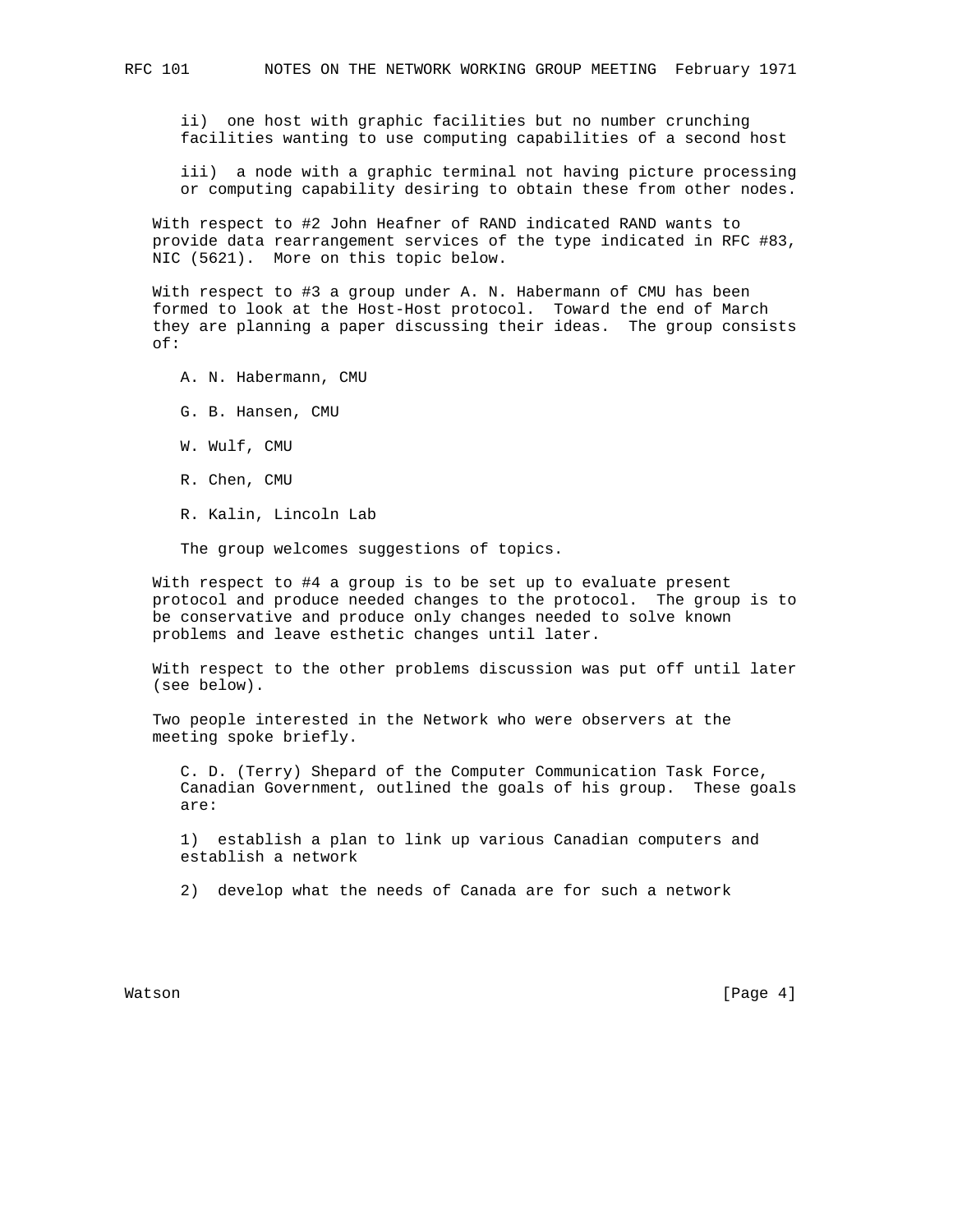3) see that the benefits of such a network are distributed throughout Canada

 4) prevent control of computing in Canada from being totally dependent on foreign sources.

5) see that critical computer facilities exist in Canada.

 Doug McKay of IBM then described briefly a network project started in IBM about 2 years ago. Basic network is completed. Users are coming on. The network is to be used heavily to send files back and forth for program updating. IBM is trying to look at the network as a multiprocessor machine. They are trying to handle all IBM system possibly heterogeneous such as 360's, 370's, CP ' 67, the 91, a 44, and a NYU CDC 6600.

 There is another project linking TSS systems using a 91 for remote job entry. IBM has taken a centralized control point of view using one central machine for control and flow distribution. They are not entirely happy with this approach and are moving toward a more decentralized approach like the ARPA Network. IBM presently has about 14 people involved in the project.

Thursday morning, February 18

 Thursday morning started with the various sites reporting their status. Alex McKenzie of BBN prepared a status form later in the day which was filled out by the representatives of the sites Thursday evening. BBN and NIC will prepare a procedure for keeping this information at the sites and up to date.

## STATUS

 BBN, TENEX PROJECT: Final stage of incorporating NCP in TENEX. A connection was attempted to Utah, but some bugs were found. The NCP treats the network as a file in a way integral with other types of files. The NCP includes a teletype interface. They hope to incorporate the NCP in SRI'S TENEX system by the end of the month.

BBN, NETWORK GROUP: reported that they were working on three areas

1. Improving the current network

 2. Working on a 316 version of the IMP and as a Terminal Interface Processor (TIMP)

3. Accounting

Watson [Page 5]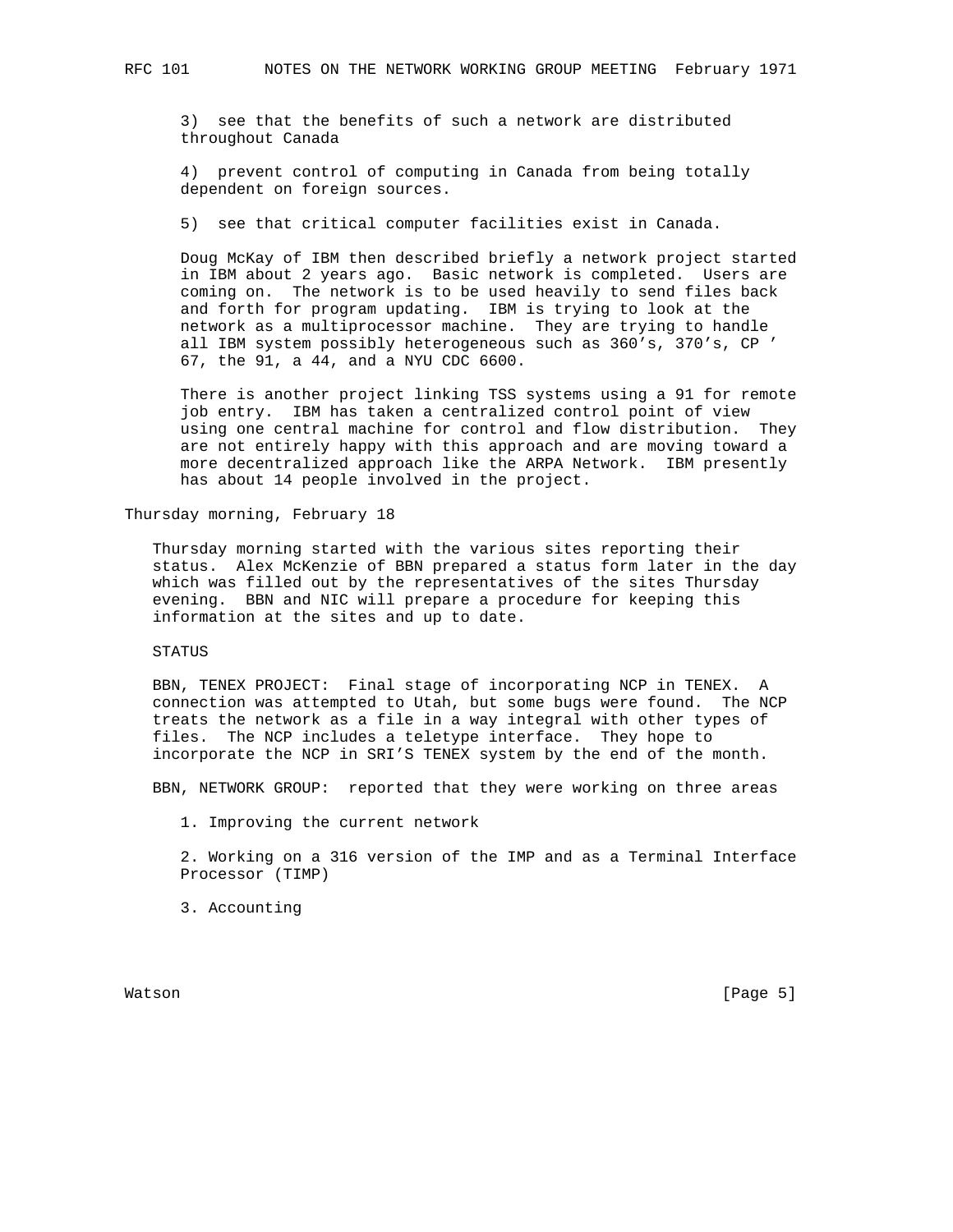There are currently 15 IMPs connected to the network. A new software system with minor changes is expected by March.

 The TIMP uses the 316. A hardware design exists, but they are still defining the software. A TIMP can handle up to 64 variable speed terminals both sync and assync. The first machine is to go to MITRE in September.

 BBN emphasized that there are 3 products: a 516 IMP, a 316 IMP, and a 316 TIMP. The 316 IMP is less expensive than the 516 IMP and can connect to one host. BBN is not planning at the moment to exchange 316 IMPs for 516 IMPs. The two are plug-plug compatible.

 SDC: In the debug phase for their NCP and expect it up in 4 to 6 weeks. Maybe by 8 weeks their T/S available for network use. Their T/S is a 360/65 running the ADEPT system.

 CASE WESTERN RESERVE UNIVERSITY: The IMP has been connected for about one month, but as yet have no NCP. They are planning to use the NCP implemented at Harvard. Case has a PDP-10/50 system. They expect to be up in two to three months.

 HARVARD: Harvard has a PDP-1 and PDP-10 connected to the IMP. The NCP for the 10 is in final debugging. The PDP-1 is for refreshing displays. The PDP-10 is for linguistic research and students. Expect to be up in one to two months.

 SRI-ARC: SRI has been in the final stage of conversion from an XDS 940 to a PDP-10. They plan to use the BBN TENEX NCP and should be up in three or four weeks.

 MIT DYNAMIC MODELING - PDP-10: They expect an NCP to be working by March.

 MIT MULTICS: They are connected to the IMP and expect their NCP to be in the final debug stage in four weeks. As Multics is a service machine, they don't have unlimited access and must perform checkout at off hours. They expect to offer regular service to the network in three or four months.

 UTAH: PDP-10/50 probably going to be running TENEX in the fall. Their NCP is being written in a higher level language (Euler run interpretively) and are debugging in conjunction with BBN. They have connected to and logged into themselves and expect a debugged version within a month.

Watson [Page 6] National Contract of Contract of Contract of Contract of Contract of Contract of Contract of Contract of Contract of Contract of Contract of Contract of Contract of Contract of Contract of Contract of Contr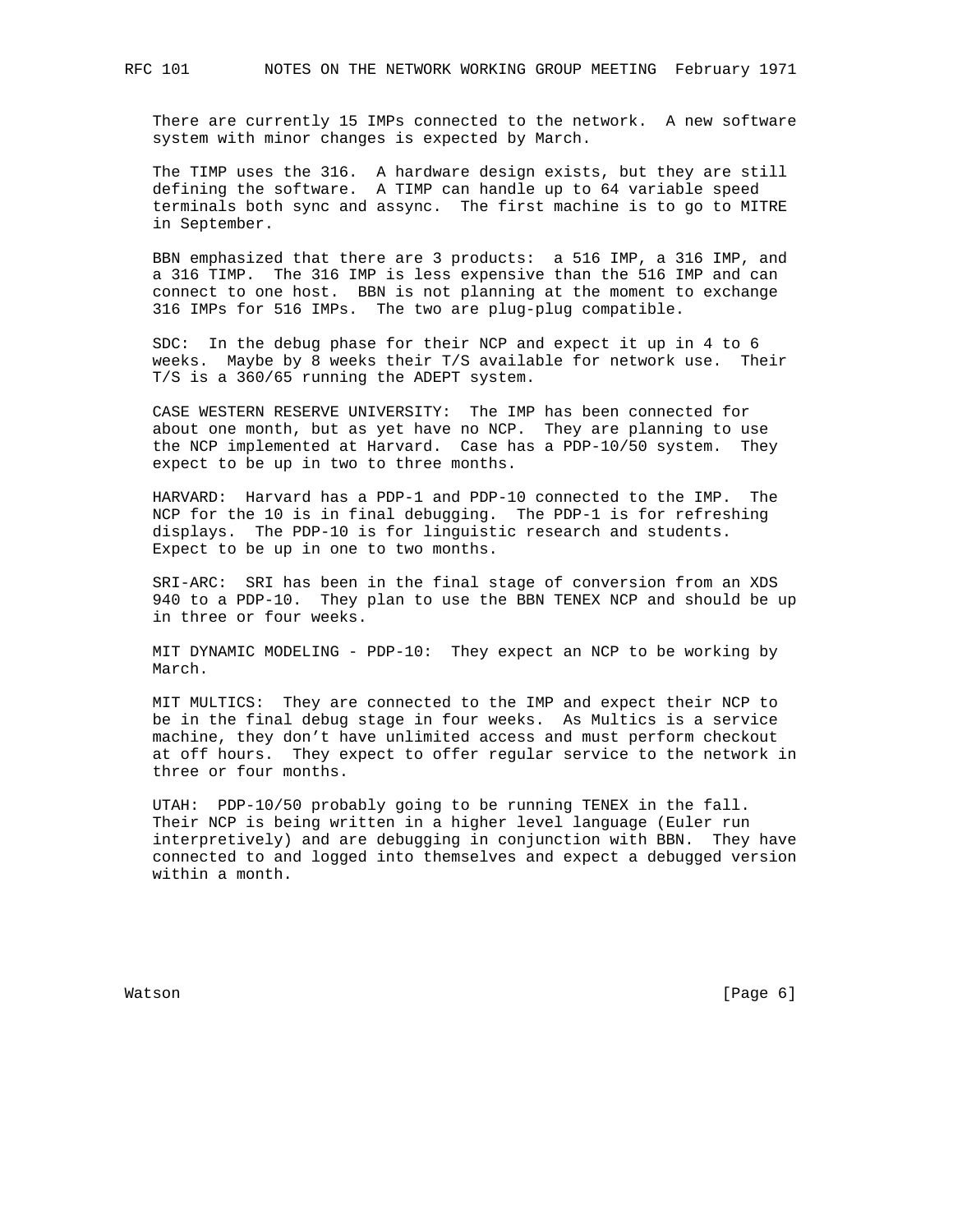LINCOLN LABORATORY, TX-2: They are testing the IMP interface, found errors in Lincoln hardware. Currently, no data errors, but have errors with message IDs. They expect their NCP with logger to be up by April 15. They indicated that for testing purposes, they would like to bring up their IMP without being open to network traffic. BBN says that there is a way to echo to yourself without being open to the network (contact BBN for details).

 LINCOLN LABORATORY, 360/97: Running CP/CMS. The IMP interface was completed last month. The NCP and Logger are working. They are planning to put up the NCP as a regular service in April. On request experiments with them can be run sooner.

 UCSB: Has had their NCP since October. The NCP runs as independent batch job. They plan to provide service to their On-Line System (a manual is in the NIC collection at each site NIC (5480). They plan to be on the air morning to evening on a regular basis. There are some interface bugs as indicated earlier.

 RAND: 360/65. Their NCP is a user process and can be resident. It requires 8K bytes and does not have a logger.

 UCLA, Sigma-7: Their NCP is in final debugging. They expect to be up by March 1 with NCP, logger, and typewriter connection program.

 COMPUTER CORPORATION OF AMERICA (CCA): Has just started a project to create a node for the 10-12 bit laser store. They are going to use a PDP-10 as a front end. They are developing a language for data manipulation. The store will also be connected to the B-6500-ILLIAC IV. They are planning data compression as part of their language to ease the problems in use of the network's 50 kilobit line. They are concentrating on security and privacy measures. Initial emphasis will be on shared files. Installation is planned during 1972.

 The following projects did not have representatives at the meeting. Steve Crocker reported on their status.

 CMU: PDP-10/50: Their IMP is connected, and they are planning to use the Harvard NCP.

 SRI-AI PROJECT: PDP10. They are planning to run TENEX in the fall.

 STANFORD-AI: They are not connected yet, but expect to be on by summer.

Watson [Page 7] National Contract of Contract of Contract of Contract of Contract of Contract of Contract of Contract of Contract of Contract of Contract of Contract of Contract of Contract of Contract of Contract of Contr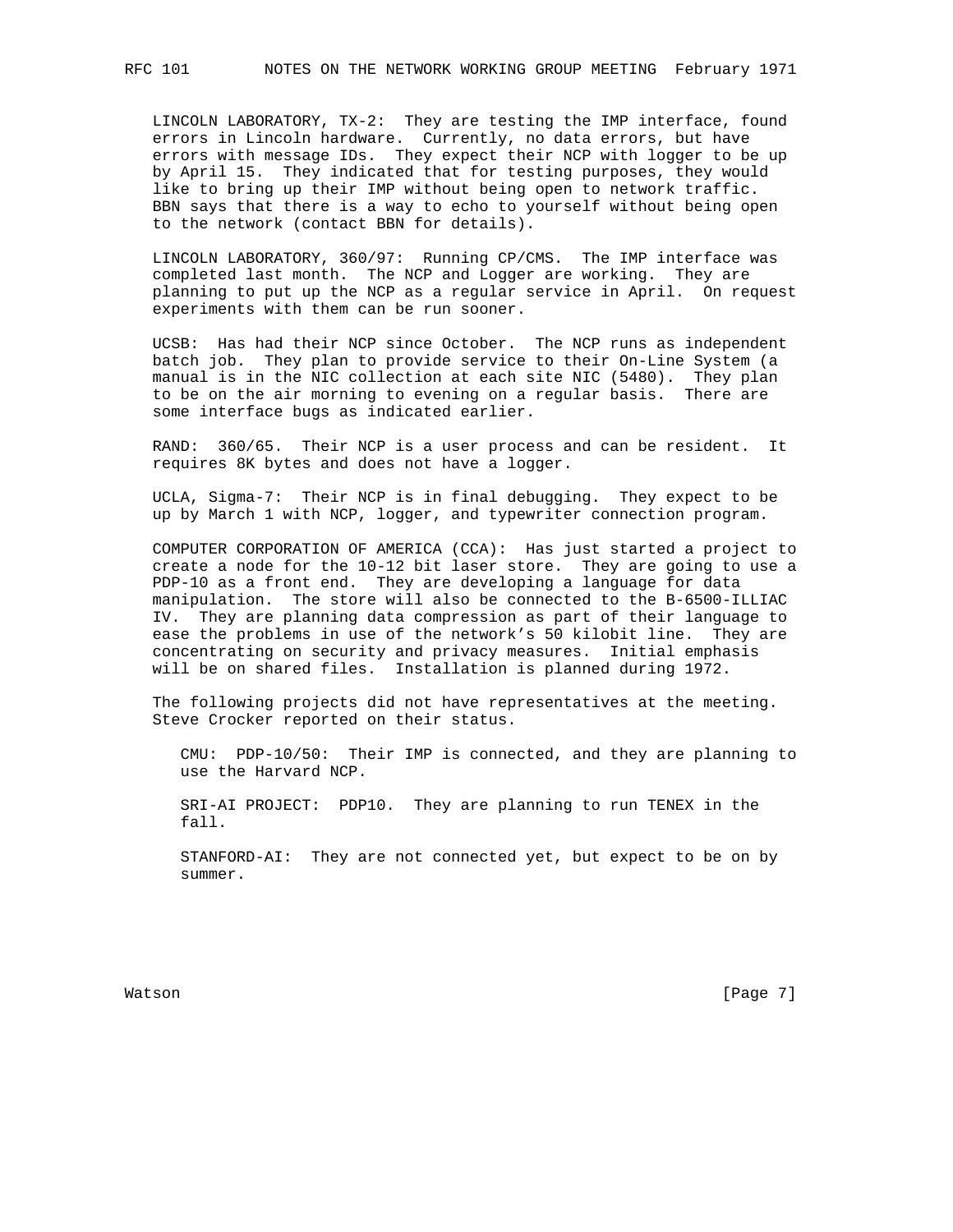The above completed the review of status. Steve Crocker then indicated that the old NWG mailing list was no longer to be used and that the list maintained by the NIC (5731,) was the one to be used or that the NIC would handle distribution by sending things through your station agent to them. If your station agent or liaison person should change, please let the NIC know immediately.

 HOST-HOST LOGGER PROTOCOL DISCUSSION: Tom Skinner of Multics opened the discussion of the logger by indicating that they wanted at least an interim protocol so that use of the network could get started. They had handed out RFC #98 NIC(5744), containing their ideas Wednesday night. SRI-ARC had a similar document, RFC #97, NIC (5740), handed out Wednesday night also. Multics recommended the revised logger protocol of RFC #80, NIC (5608).

 Some discussion on the relative merits of the logger protocol of RFC #66, NIC (5409), versus RFC #80 was given. The protocol of #80 had some potential problems due to assumptions which must be made after the initial contact was established.

 The result of the discussion was that the logger protocol of RFC #66 was adopted with the correction that the allocate commands were to be issued after the connection was established.

 There seemed to be a need for an official document to be issued with the correct logger specification given.

 Tom also recommended that initial communication to the logger be in 7-bit ASCII in a 8-bit field. There was some discussion as to whether the eighth bit should be a 0 or a 1. It was finally decided that it should be a 0.

 Steve then listed some known problems or questions about the host-host protocol.

- 1) Echo
- 2) Message Type
- 3) Interrupts
- 4) Marking-Padding

 5) Half Duplex vs. Full Duplex communication during the establishing of a socket.

Watson [Page 8]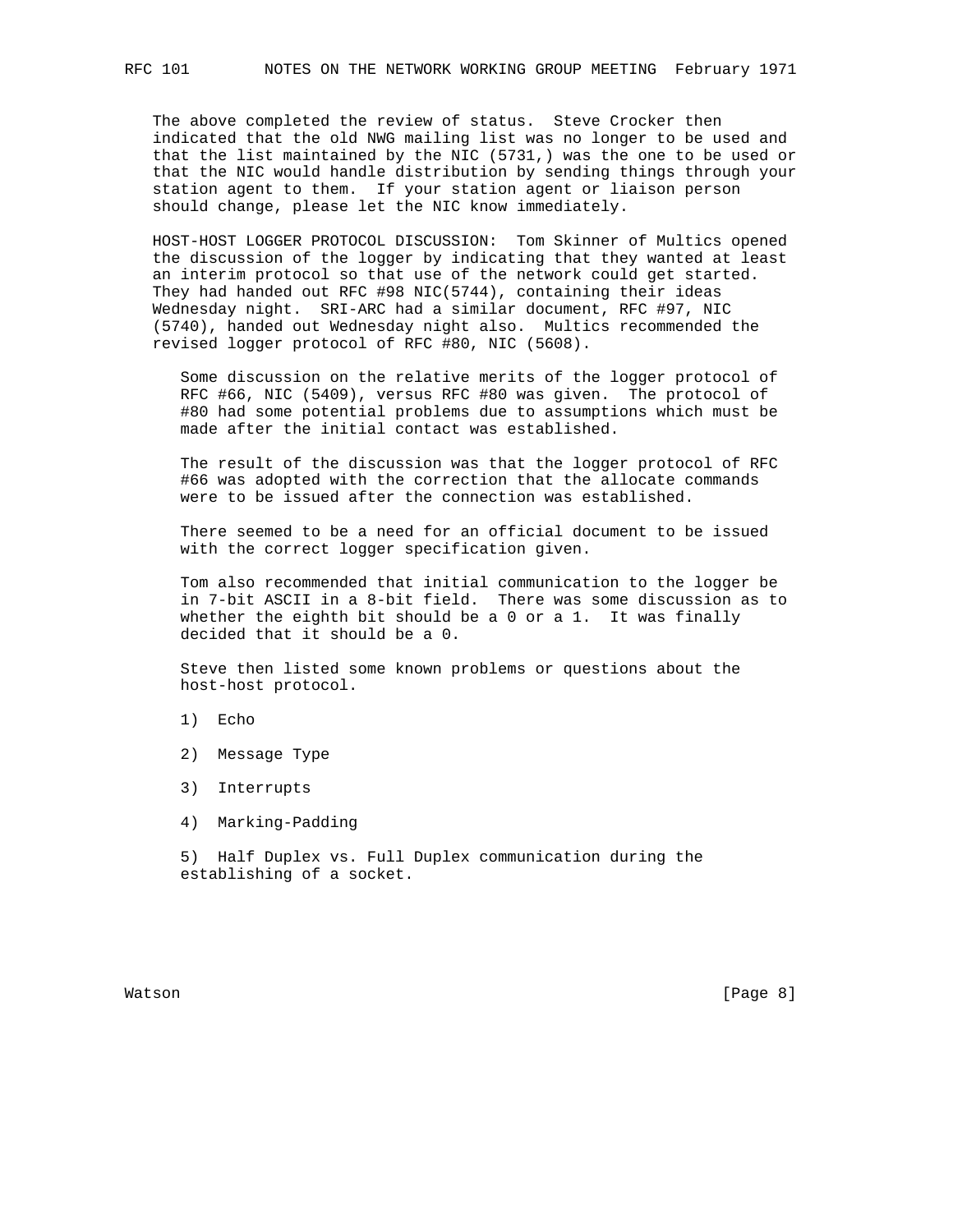With regard to marking the following choices existed

- a) leave alone
- b) separate the heading and data into two messages
- c) have message by multiples of 72 bits

 With regard to interrupts (INS, INR), there was a synchronization problem with regard to message transmission. That is, a message could be sent and then an interrupt issued. The interrupt could arrive before the message, in the middle of the message. Some way of marking the point in the data stream where an interrupt was sent is needed.

 A subgroup was appointed to consider the above Host-Host problems. Shortly, they would issue an RFC with modifications to the Host-Host protocol, then collect comments and then issue an official revision. People with suggestions should contact the committee. The committee would also be contacting the sites. The committee is:

- S. Crocker, UCLA (Chairman)
- R. Tomlinson, BBN
- T. Barkalow, Lincoln Lab
- G. Grossman, University of Illinois
- J. White, UCSB
- R. Bressler, MIT, Project MAC

 The discussion then returned to problems of typewriter access to the network. The problems are presented in RFC #97, NIC (5740). Some are:

- a) Character set
- b) End of Line
- c) Interrupts
- d) Message Format
- e) Half Duplex, Full Duplex

Watson [Page 9]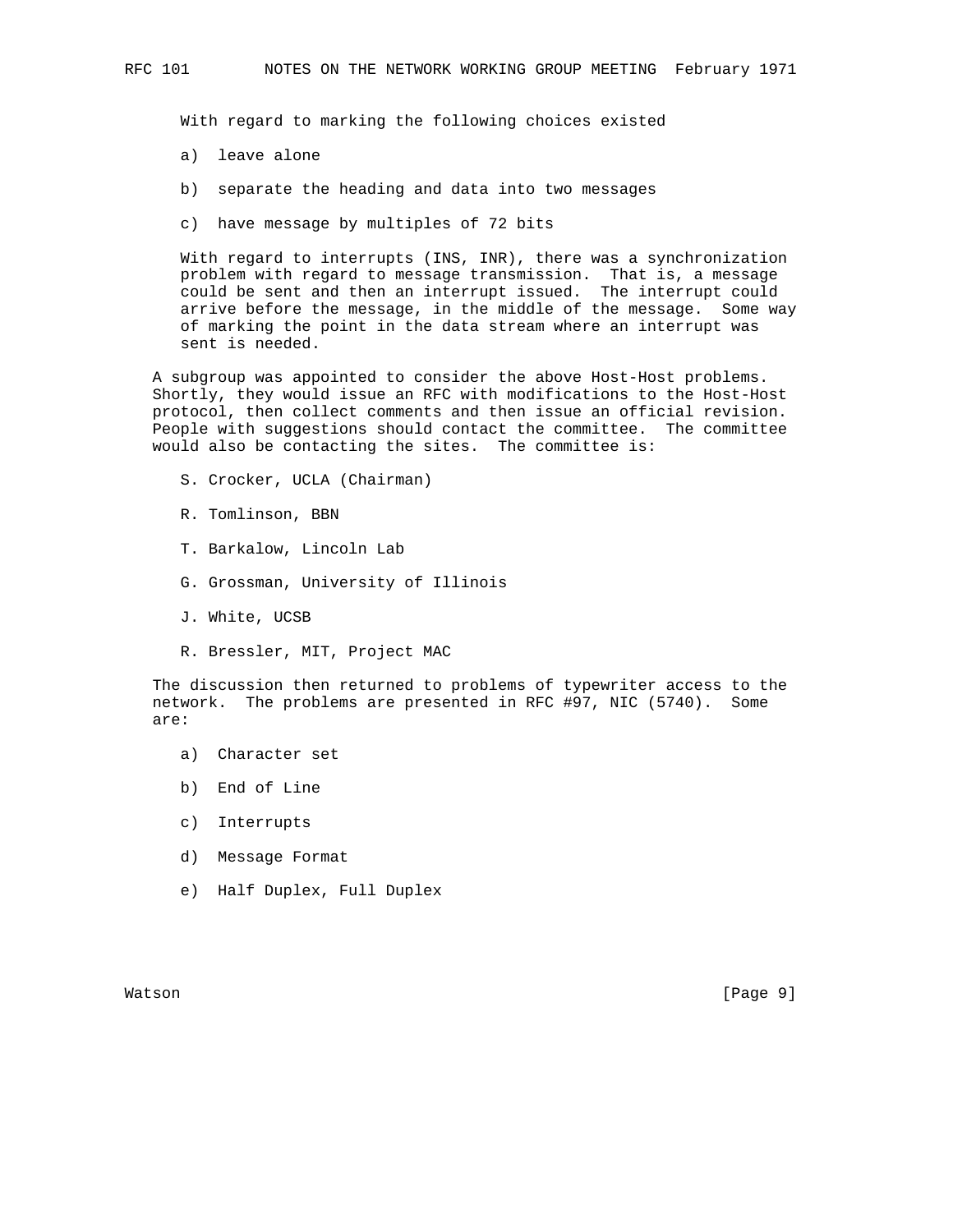These problems were given to a committee on typewriter connection protocol for solution:

 Tom O'Sullivan, Raytheon (Chairman) Ed Meyer, MIT-MAC John Melvin, SRI-ARC Bob Long, SDC Bob Metcalfe, Harvard Wil Crowther, BBN

 This committee will come up quickly (within a week) with an interim protocol and within several weeks a longer term protocol.

Thursday afternoon, February 18

 Thursday afternoon was open to a presentation by the University of Illinois on the ILLIAC IV and a demonstration of the Plato project. The initial test in November of the transmission lines to the ILLIAC IV processors indicated no timing problems. The ILLIAC IV hardware is to be up the fall as is the software. The system will be located in California at NASA Ames Research Center. The connection to the network from the University of Illinois will be a PDP-11 with storage CRTs, 2400 baud character CRTs, typewriters attached. It will have a Gould Clevite printer, DECtapes and small disc. The B6500 at the University will also be connected to the Network.

Thursday evening, February 18

 The initial topic was a discussion of status and plans for the Network Information Center. Dick Watson of SRI reviewed the present off-line system consisting of a Station Agent and Network Liaison person. The function of the Station Agent is to aid in the use of the NIC services. The function of the Network Liaison person is to be a point of contact for technical questions about his site which may be asked by people at other sites, and to see that the appropriate people see relevant documents and information received by the site. If the network is really going to develop the feeling of a community, people need to be aware of what people are doing and thinking at the various sites. Therefore, people were encouraged to send reports, memos, notes, records of conversations of general interest through the NIC. Any kind of information can be sent through the NIC from formal reports to informal handwritten notes. In order to encourage people to send out initial thoughts and ideas

Watson [Page 10]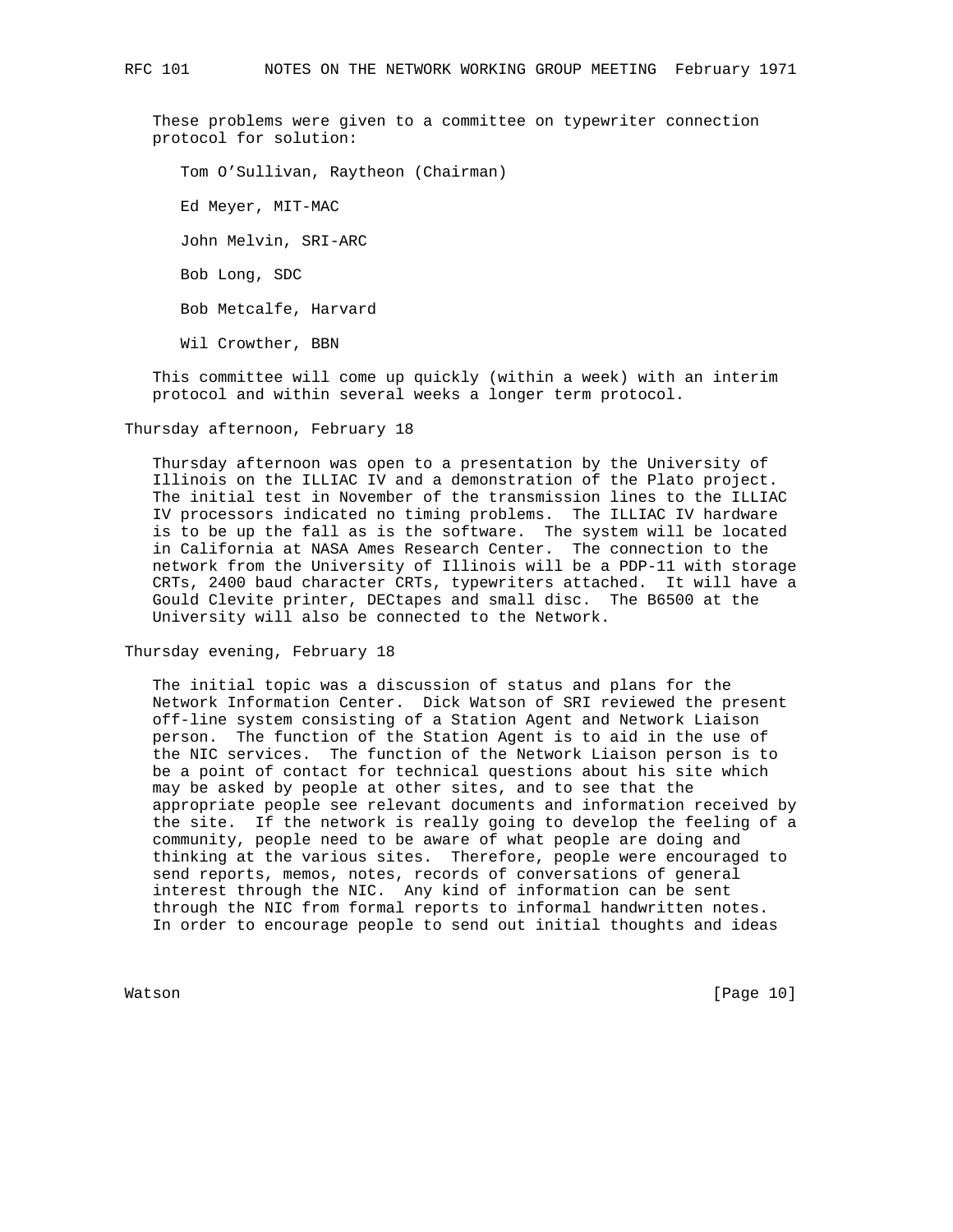as well as those having had much thought, the question was raised as to whether of not there should be titles for different classes of documents which would help to make clear the level of informality or formality of the communication.

 There did not seem to be a need for such an arrangement. The question of privacy and security was then raised. There was some feeling among a few people that if letters or records of conversations were entered in the NIC collection that there might be compromise of some privacy. The NIC was asked if it would check all parties involved in such a communication before entering it in the collection. Dick felt that given NIC's resources, it would be better if the parties involved gave their approval before giving the letter or other communication to the NIC.

 The initial online services to be provided by the NIC are access to a typewriter version of the SRI-ARC On-Line system (NLS), provision of a message service, access to the NIC catalog and probably files of site status, network personnel, etc. Services will be provided later to aid station agents in communities at their sites. At the principal investigators meeting there seemed to be considerable interest in having NIC obtain a collection of ARPA project reports and working papers. To handle storage from such an expanded collection, user of microfilm seemed important. There are number of problems with use of microfilm, such as a single or limited number of readers and need for hardcopy facilities. The NIC will be looking into these problems and begin experimenting with use of microfilm material.

 The NIC is experimenting with remote access to NLS using an IMLAC terminal. Considerable interest in graphic access to NIC was indicated. The NIC feels graphic access is not an immediate high priority requirement, but will as soon as possible provide specifications to those sites with programming resources waiting to experiment with graphic access.

 Steve Crocker brought up the problem of how people are to gain access and learn to use service facilities at various sites. The question of what additional information needed to be included with or appended to user documentation to use service facilities over the network was discussed. The question of what material should be in hardcopy, and what online was raised. The NIC will study these problems and produce a set of recommended procedures for handling user manuals, and a list of information needed to enable network access.

Watson [Page 11]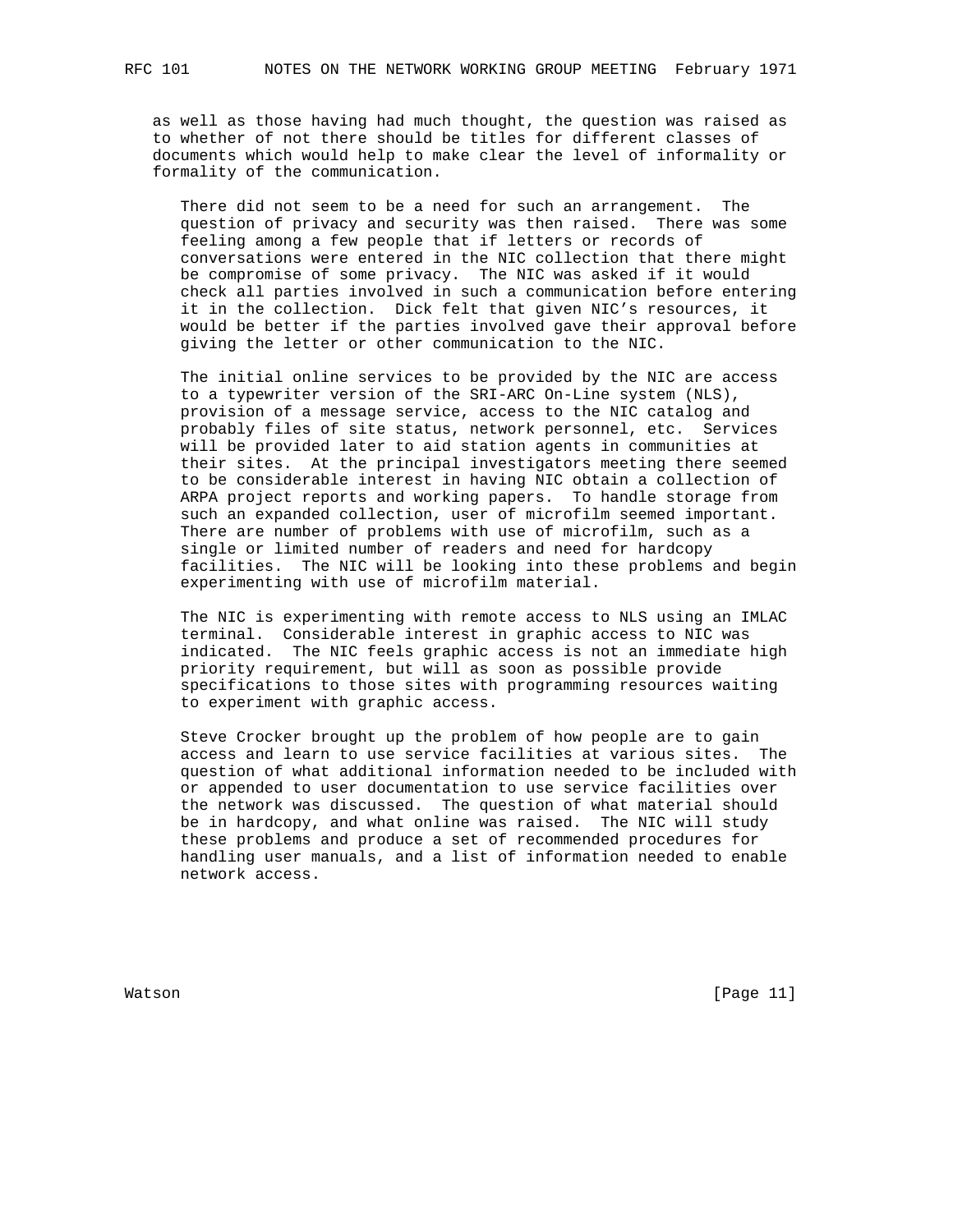Dick Watson indicated that users of the NIC would feel most comfortable using typewriter terminals running at 30 char/sec and having upper and lower case graphics, although service would be available for slower terminals and terminals with single-case graphics. RFC #97, NIC (5740), described an initial protocol for connection to the NIC. As a result of the formation of a committee to produce a standard typewriter connection protocol, the protocol of RFC #97 will be modified to conform to an interim protocol suggested by that committee. A new RFC will be issued shortly with the interim protocol. Since the meeting the typewriter connection protocol committee has decided not to issue an interim protocol.

 The discussion turned to file transfer between sites by name and without users being required to log into each site involved in the transfer. Gary Grossman of the University of Illinois will produce an initial RFC on this subject.

Friday morning, February 19

 There are several aspects of Data Management associated with the network. The following aspects and the people responsible for them were indicated:

Data Machine 10^12 bit store

Data Management Language

The Form Machine

ILLIAC IV Information Management System

Interim File System

File Transfer Protocol

 The Data Machine is Computer Corporation of America's responsibility, but close coordination with the ILLIAC IV Information Management System and network efforts toward a Data Management Language is required.

 The work on a Data Management Language is to be coordinated by J. Madden of University of Illinois, Bob Metcalfe of Harvard, J. Heafner of RAND, Jim White of UCSB, and Doug McKay of IBM.

 John Heafner indicated that he plans to implement his plans for the Form Machine, RFC #83, NIC (5609) UCSB, Multics, and Lincoln Lab also indicated that they are interested in getting a version running.

Watson [Page 12]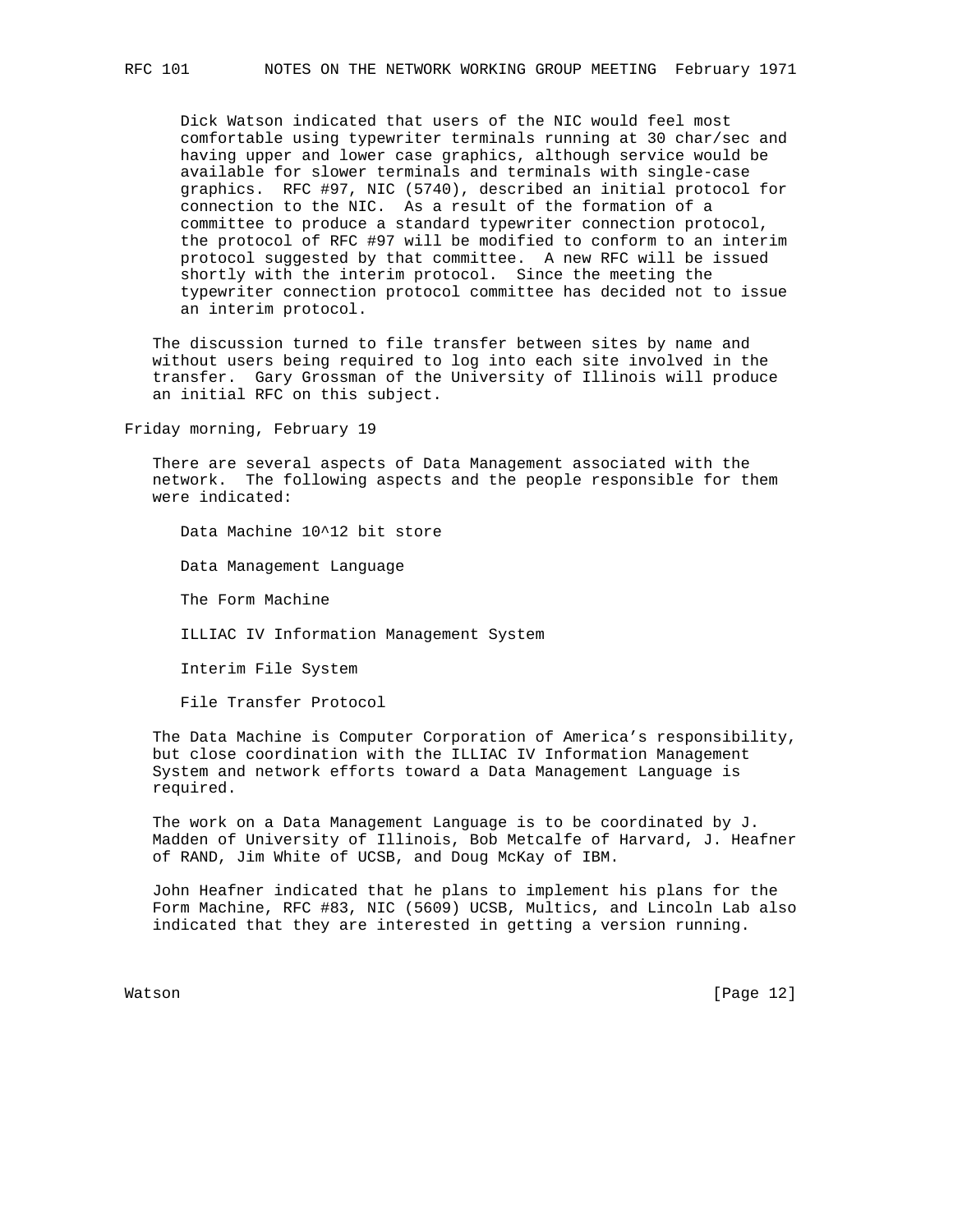A number of sites, UCLA, SRI, RAND, University of Illinois, Raytheon, MITRE, indicated interest in the range 1-3 months in storing files on UCSB 360/75 disc packs. Jim White said he would produce a system within the next 4-6 weeks to allow network users to store files at UCSB.

 The problems of file transfer by name between host systems was again raised and G. Grossman of University of Illinois indicated he would start a dialog on the subject by producing an RFC.

 The question of user names and the meaning of user IDs in socket numbers was raised. At present socket numbers have no structure, but several people felt that for accounting, file transfer, and interprocess communication some structure was probably valuable. A committee consisting of:

- J. Heafner, RAND (chairman)
- E. Meyer, MIT-Multics
- G. Grossman, University of Illinois

 will produce an RFC stating the issues behind alternate proposals for socket number structures.

 UCLA indicated it wanted a link number in the experimental range of link numbers for use in measurements experiments with the network. Link number 223 was assigned to this function. (Link 223 was later discovered to be assigned. Link 191 was chosen instead. See RFC #104, NIC (5768,).

 The problem of accounting was raised as a number of machine or systems on the network will provide service functions. The present service facilities being the 360/91 at UCLA, the 360/75 at UCSB, the NIC at SRI, Multics at MIT, the ILLIAC IV, the 360/67 at Lincoln Lab, and the Data Machine. The advanced Host-Host protocol study committee is looking at the accounting problem. There was brief mention made of a network banking system. Bob Kahn of BBN indicated that he would start a dialog on the subject of accounting by producing a paper putting down the issues as he sees them.

 The question was then raised about handling of administrative procedures such as obtaining accounting numbers on foreign systems. Dick Watson said he would look into this problem and see how the NIC can help in its solution.

Watson [Page 13]